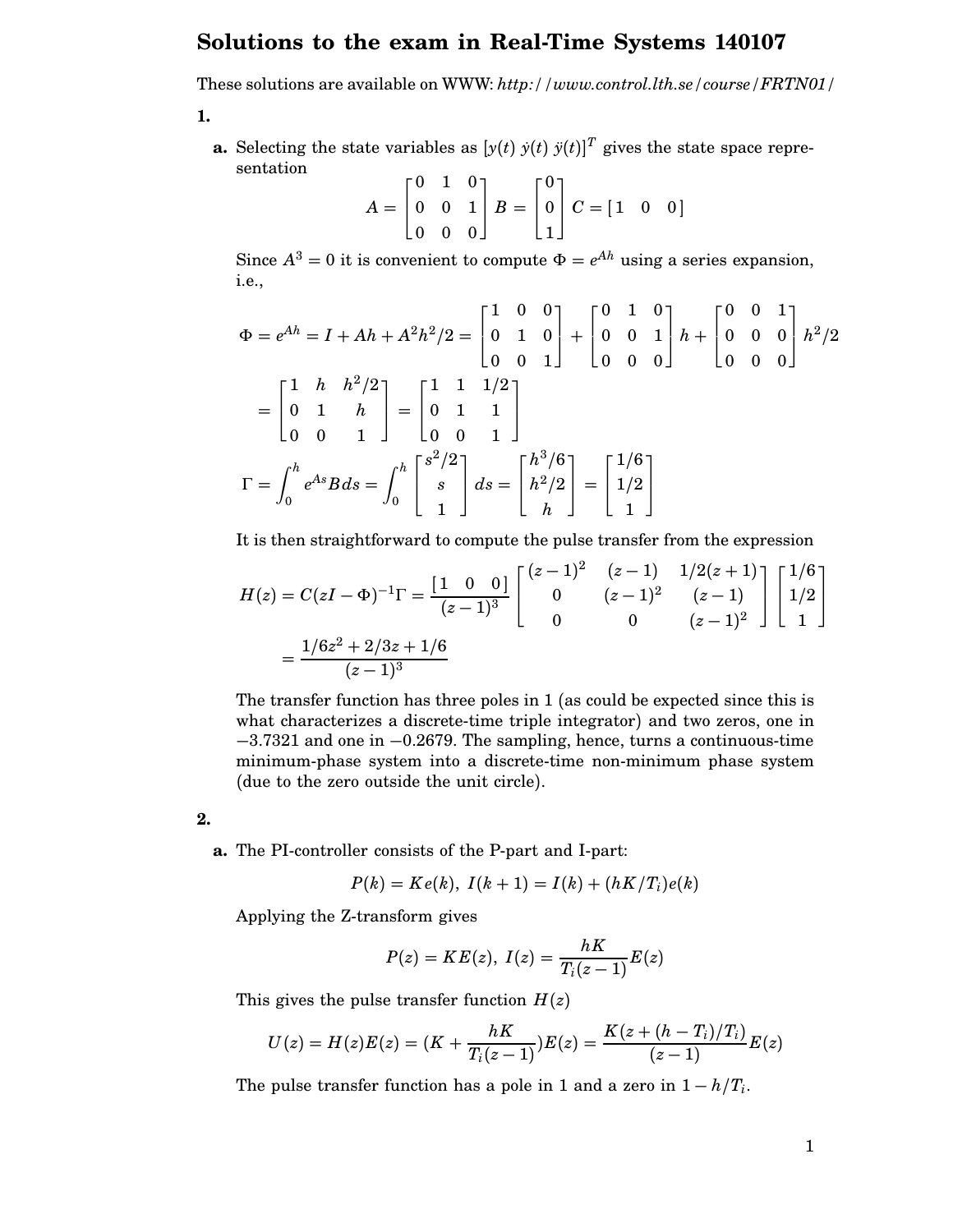```
b. private double u = 0, y = 0, r = 0; I = 0, e = 0;
  private double K = ...;private double h = ...;private double Ti = ...;
  while (1) {
    y = getY();
    r = getReference();
    e = r-y;u = K*e + I;outputU(u);
    I = I + (K*h/Ti)*e;sleep();
  }
```
**3.** Feedback vector  $L_1$  gives the closed-loop system matrix

$$
\Phi_1 = \begin{pmatrix} 1 & 0 \\ 1 & 1 \end{pmatrix}
$$

which has two eigenvalues in 1, hence corresponding to  $\lambda_c$ . Two eigenvalues on the unit circle means that the system response should be unstable, which agrees with I.

Feedback vector *L*<sup>2</sup> gives the closed-loop system matrix

$$
\Phi_2 = \begin{pmatrix} -2 & -2 \\ 1 & 1 \end{pmatrix}
$$

which has the eigenvalues  $-1$  and 0, hence corresponding to  $\lambda_A$ . An eigenvalue in −1 means that the system response should be oscillating, which agrees with II.

Feedback vector *L*<sup>3</sup> gives the closed-loop system matrix

$$
\Phi_3 = \begin{pmatrix} -1 & -1 \\ 1 & 1 \end{pmatrix}
$$

which has two eigenvalues in 0, hence corresponding to  $\lambda_B$ . All eigenvalues in 0 implies deadbeat control, which agrees with III.

**4 a.** The system is sampled with  $f_s = 50$  Hz, so the Nyquist frequency is 25 Hz. The disturbance component with a frequency of 20 Hz is below the Nyquist frequency and thus gives a control signal disturbance at 20 Hz.

The disturbance component with a frequency of 550 Hz is aliased down to exactly 0 Hz, where the second component of the control signal disturbance appears. (as a constant bias!). This is given by

$$
f_1 = |(550 + 25) \text{mod}(50) - 25|
$$
  
= |575 mod 50 - 25| = |25 - 25| = 0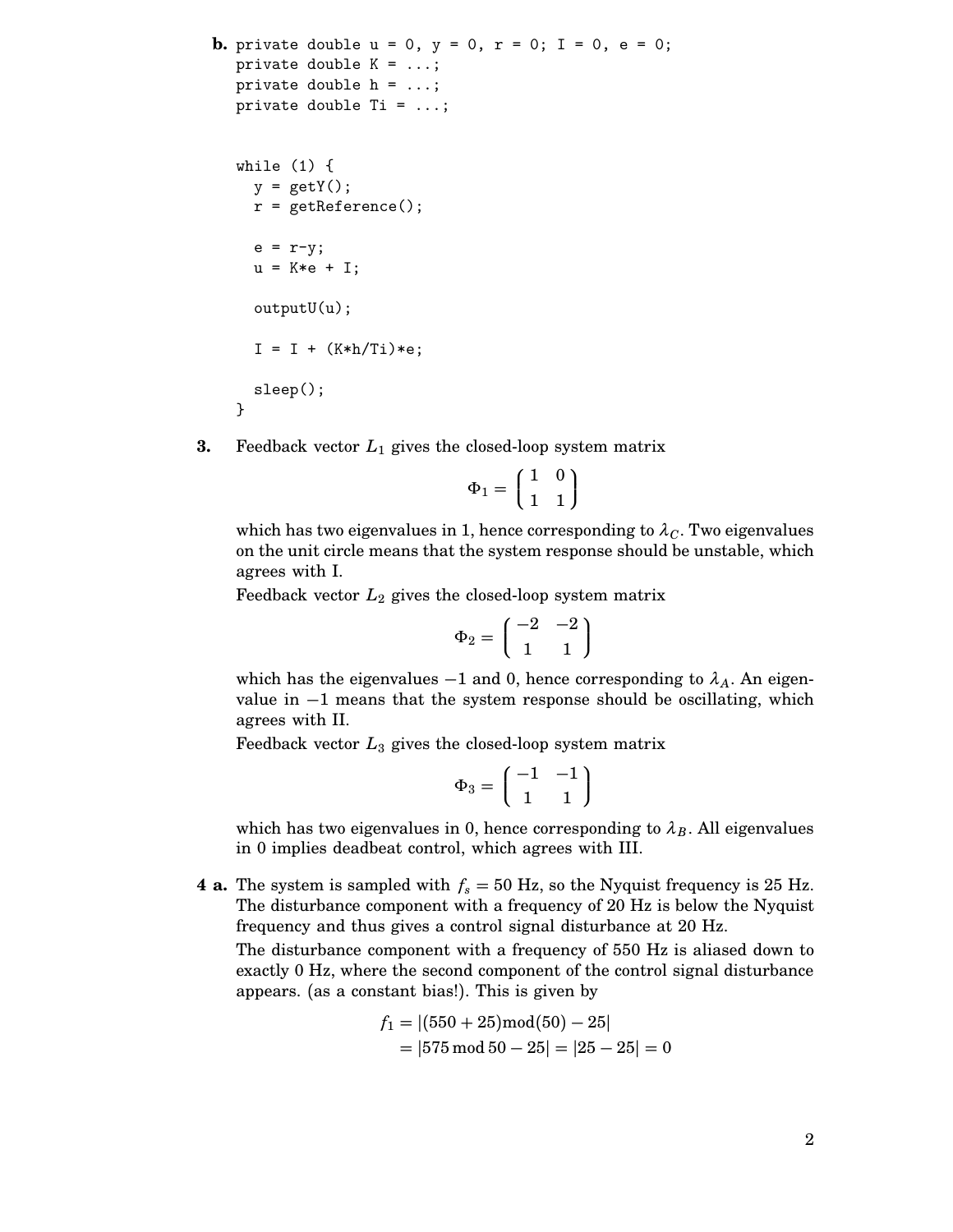- **b.** The frequencies  $20 25$  Hz are within the Nyquist frequency, and are not aliased. The frequencies  $25 - 30$  Hz are just outside the Nyquist frequency, and are aliased to  $20 - 25$  Hz. Thus the disturbances in the control signal will be in the range  $20 - 25$  Hz.
- **5 a.** In order to guarantee that the task set is schedulable when the total number of tasks is unknown the total CPU utilization should be less than 69%. Since 39% are reserved for the existing applications this means that the three new tasks may use maximum 30% of the CPU. The utilization of the three tasks is *i*=3

$$
U = \sum_{i=1}^{i=3} \frac{C_i}{T_i} = \frac{0.5}{6} + \frac{1}{x} + \frac{1}{12}
$$

Setting *U* equal to 0.3 gives  $x = 7.5$ .

- **b.** Under EDF the schedulability bound is 1. Using the above formulae gives  $x = 1.2$ .
- **c.** Using the above formulae again gives  $x = 1.5$ .
- **d.** The utilization is 0.83333 which is larger than

$$
3(2^{\frac{1}{3}}-1)=0.779.
$$

Hence the ordinary sufficient-only schedulability test is not enough. However, the hyperbolic schedulability condition is fulfilled, i.e.,

$$
(0.5/6+1)(1/1.5+1)(1/12+1) = 1.956 < 2
$$

Hence, the task set is schedulable.

Alternatively one can calculate the response times for the tasks. The priority assignment gives Task B the highest priority, Task A the medium priority, and Task C the lowest priority.

Since Task B has the highest priority the response time for task B,  $R_B$ , is equal to 1. This is smaller than the deadline for task B. So far so good.

$$
R_A^0 = 0, R_A^1 = C_A = 0.5,
$$
  

$$
R_A^2 = C_A + \left[\frac{0.5}{T_B}\right] C_B = 1.5,
$$
  

$$
R_A^3 = \dots = 1.5
$$

This is also less than the deadline. For Task C

$$
R_C^0 = 0, R_C^1 = C_C = 1,
$$

$$
R_C^2 = C_C + \left\lceil \frac{1}{T_A} \right\rceil C_A + \left\lceil \frac{1}{T_B} \right\rceil C_B = C_C + C_A + C_B = 2.5
$$
  

$$
R_C^3 = \dots = 3.5, R_C^4 = \dots = 4.5, R_C^5 = \dots = 4.5
$$

This, finally, is also less than the deadline. Hence, the task set is schedulable.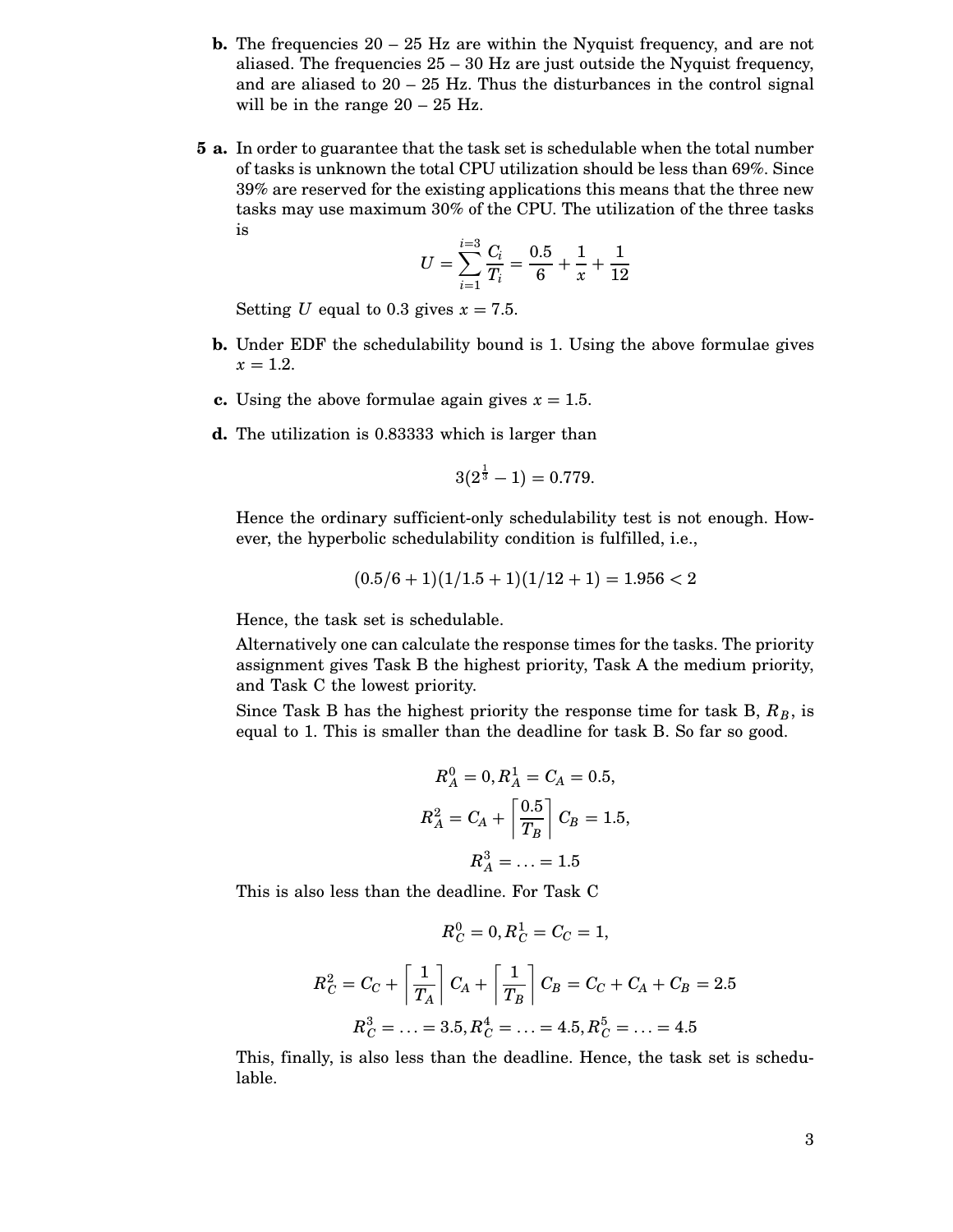- **6.**
	- **a.** From the formula sheet it immediately follows that

$$
H(z) = \frac{1 - e^{-ah}}{z - e^{-ah}}
$$

**b.** A time delay equal to one sample is equivalent to an extra pole in the origin, i.e.,

$$
H(z) = \frac{1 - e^{-ah}}{z(z - e^{-ah})}
$$

**c.** Sampling the continuous-time system gives that

$$
x(kh + h) = \Phi x(kh) + \Gamma_0 u(kh) + \Gamma_1 u(kh - h)
$$

where

$$
\Phi = e^{-ah}
$$
  
\n
$$
\Gamma_0 = \int_0^{h-\tau} e^{-as} ds \ a = 1 - e^{-a(h-\tau)}
$$
  
\n
$$
\Gamma_1 = e^{-a(h-\tau)} \int_0^{\tau} e^{-as} ds \ a = e^{-a(h-\tau)} - e^{-ah}
$$

The corresponding state-space model is obtained from the augmented state  $[x(kh) u(kh - h)]^T$  as

$$
\begin{pmatrix} x(kh+h) \\ u(kh) \end{pmatrix} = \begin{pmatrix} \Phi & \Gamma_1 \\ 0 & 0 \end{pmatrix} \begin{pmatrix} x(kh) \\ u(kh-h) \end{pmatrix} + \begin{pmatrix} \Gamma_0 \\ I \end{pmatrix} u(kh)
$$

The corresponding pulse tranfer function is given by

$$
H(z) = \frac{\Gamma_0 z - \Gamma_1}{z(z - \Phi)} = \frac{(1 - e^{-a(h - \tau)})z - (e^{-a(h - \tau)} - e^{-ah})}{z(z - e^{-ah})}
$$

- **7.** The corresponding Grafcet diagram is shown in Fig. 1.
- **8 a.** The problem is that the lock is held while waiting for user confirmation, which means that the controller cannot execute until the parameter change has been reviewed.

```
public void setParameters(PIDParameters p) {
  System.out.println("Got new parameters:");
  printParameters();
  System.out.println("Apply these parameters? (Y/N)");
  if (getUserConfirmation()) {
    synchronized (this) {
      this.p = (PIDParameters)p.clone();
      // ... update ad and bd
    }
  }
}
```
**8 b.** Some additional issues and possible solutions are: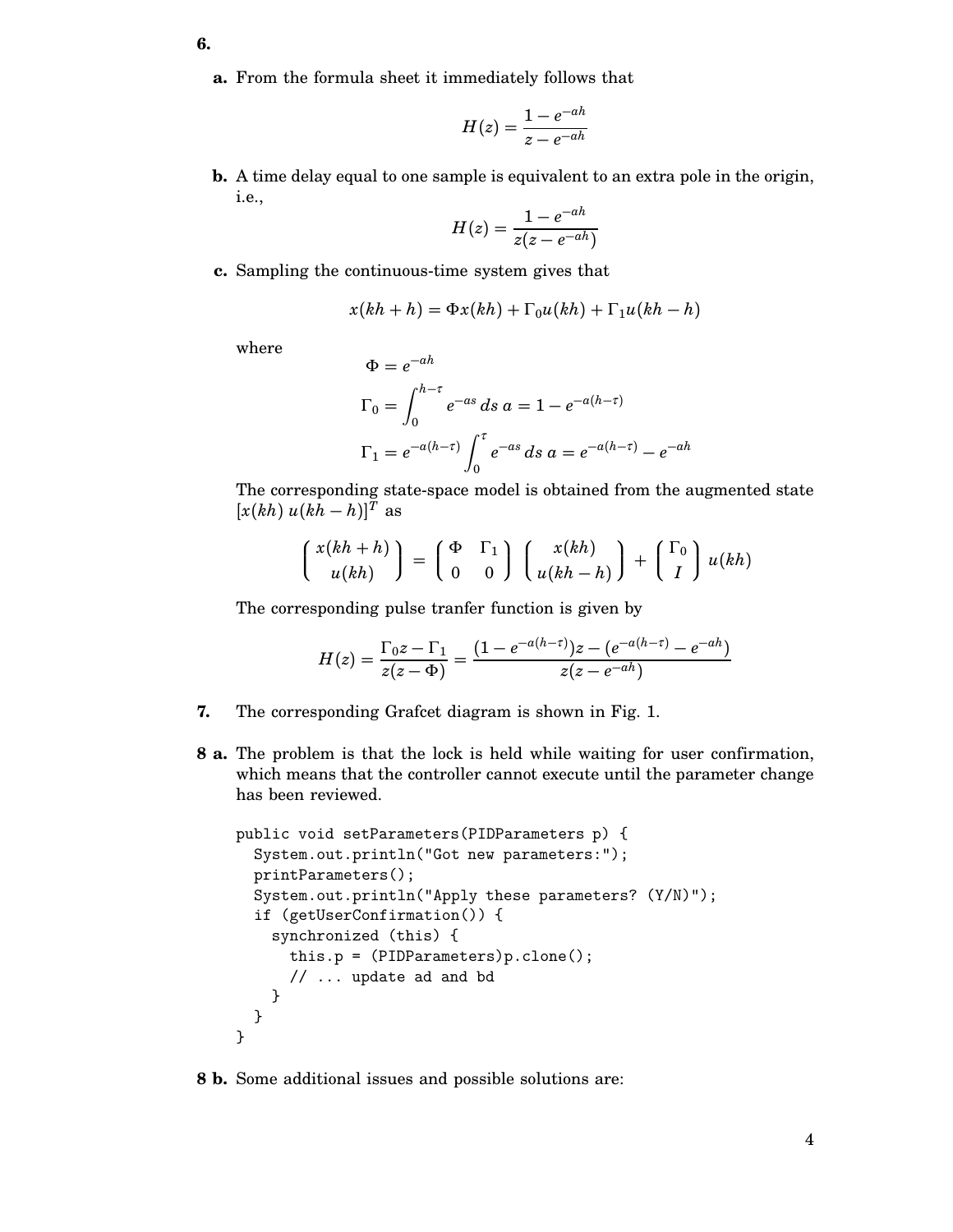

**Figure 1** Grafcet diagram

- *Problem*: Parameters must be confirmed when creating PID instances. *Solution*: Use a separate private method for just setting the parameters and use that from both setParameters() and the constructor.
- *Problem*: The GUI freezes while waiting for user confirmation. This is especially critical if the getUserConfirmation() also uses the GUI as the GUI will then freeze indefinitely.

*Solution*: Schedule parameter update in separate threads.

• *Problem*: Calls to setPIDParameters() may be interleaved in the output.

*Solution*: Use a separate lock for this.

**9.** A. fixX \* fixY has nx fractional bits. fixZ is first shifted from nz to nx fractional bits. Then the two terms are added and the nx fractional bits are shifted away.

$$
\frac{x \cdot 2^{nx} \cdot y + z \cdot 2^{nz} \cdot 2^{nx - nz}}{2^{nx}} = \frac{x \cdot y \cdot 2^{nx} + z \cdot 2^{nx}}{2^{nx}} = x \cdot y + z
$$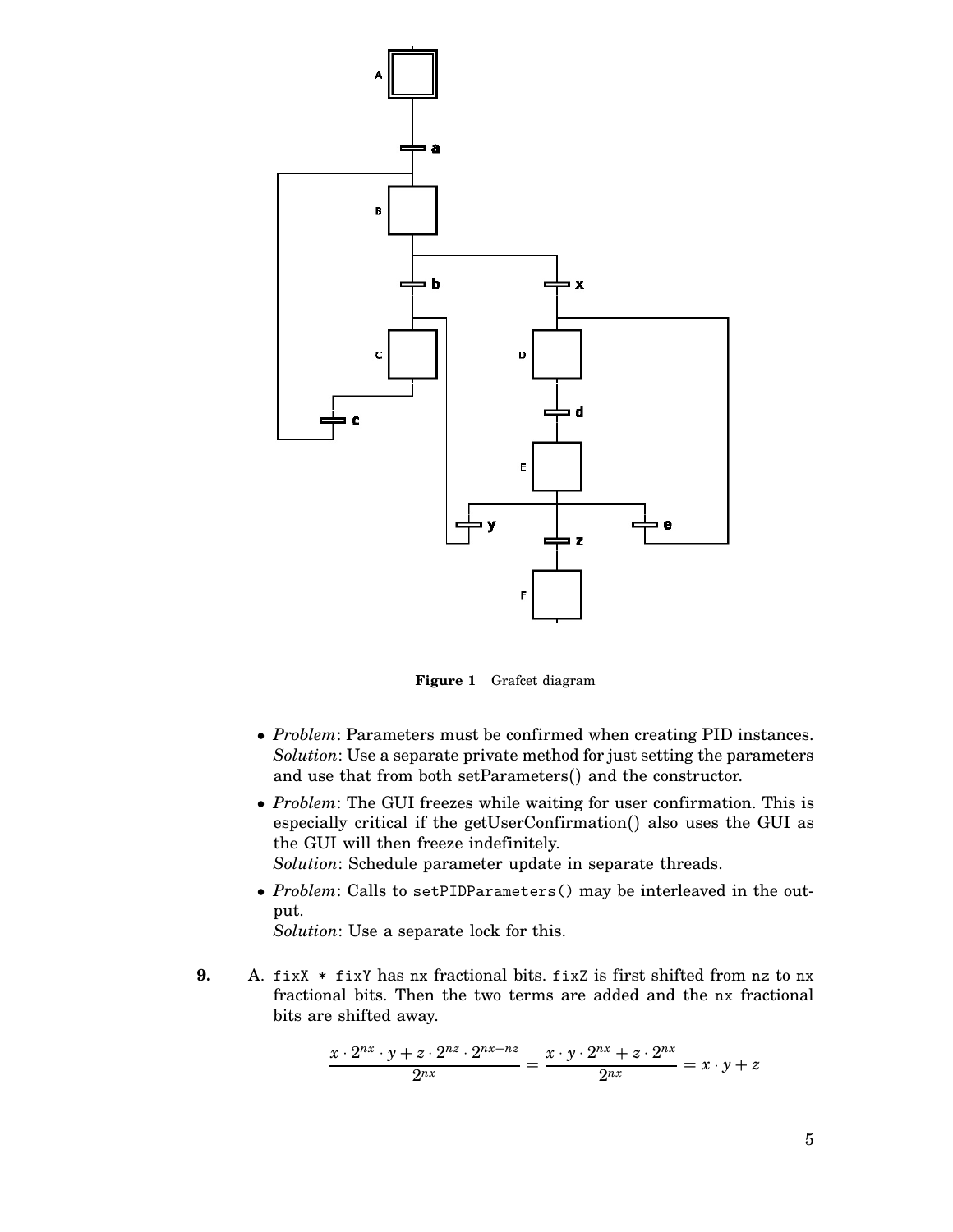The calculation is correct.

- B. The nx fractional bits of fixX is shifted away before they are used. Precision is lost, and the calculation is incorrect.
- C. fixX  $*$  fixY has nx fractional bits. The term is shifted down to nz fractional bits before it is added to fixZ. The result of the addition is then shifted down to zero fractional bits.

$$
\frac{x \cdot 2^{nx} \cdot y}{2^{nx - nz}} + z \cdot 2^{nz} = \frac{x \cdot y \cdot 2^{nz} + z \cdot 2^{nz}}{2^{nz}} = x \cdot y + z
$$

The calculation is correct.

D. Adding a variable with zero fractional bits with a variable with nonzero fractional bits makes no sense:

$$
\frac{\frac{x \cdot 2^{nx} \cdot y}{2^{nx}} + z \cdot 2^{nz}}{2^{nz}} = \frac{x \cdot y}{2^{nz}} + z \neq x \cdot y + z
$$

The calculation is incorrect.

**10.** a) is syntactically correct, deadlock free, live, and bounded (always 1 token in the net).

b) is syntactically correct and bounded (at most 1 token). The net always deadlocks when the bottom right transition fires. Not live since not deadlock free.

c) is not syntactically correct since it has an arc between two places.

d) is syntactically correct, deadlock free, and live. After the source transition has fired once, both transitions are always enabled. Nets with source transitions are not bounded.

e) is syntactically correct, deadlock free, and live. After firing the upper transition, the lower place will always contain at least one token. Then it is always possible to fire lower and then upper, thus the net is live and deadlock free. Each such firing increases the number of tokens in the net by one and thus it is not bounded.

f) is not syntactically correct since it has an arc between two transitions.

g) is syntactically correct and deadlock free. After firing the upper transition, that transition can never be fired again, thus the net is not live. Then the lower transition can always be fired, thus the net is deadlock free. Doing so increases the number of tokens in the net by one, thus the net is not bounded.

## **11.** public class CountDownLatch {

```
private int count;
public CountDownLatch(int count) {
  this.count = count;
}
public synchronized void await() throws InterruptedException {
  while (count > 0) {
```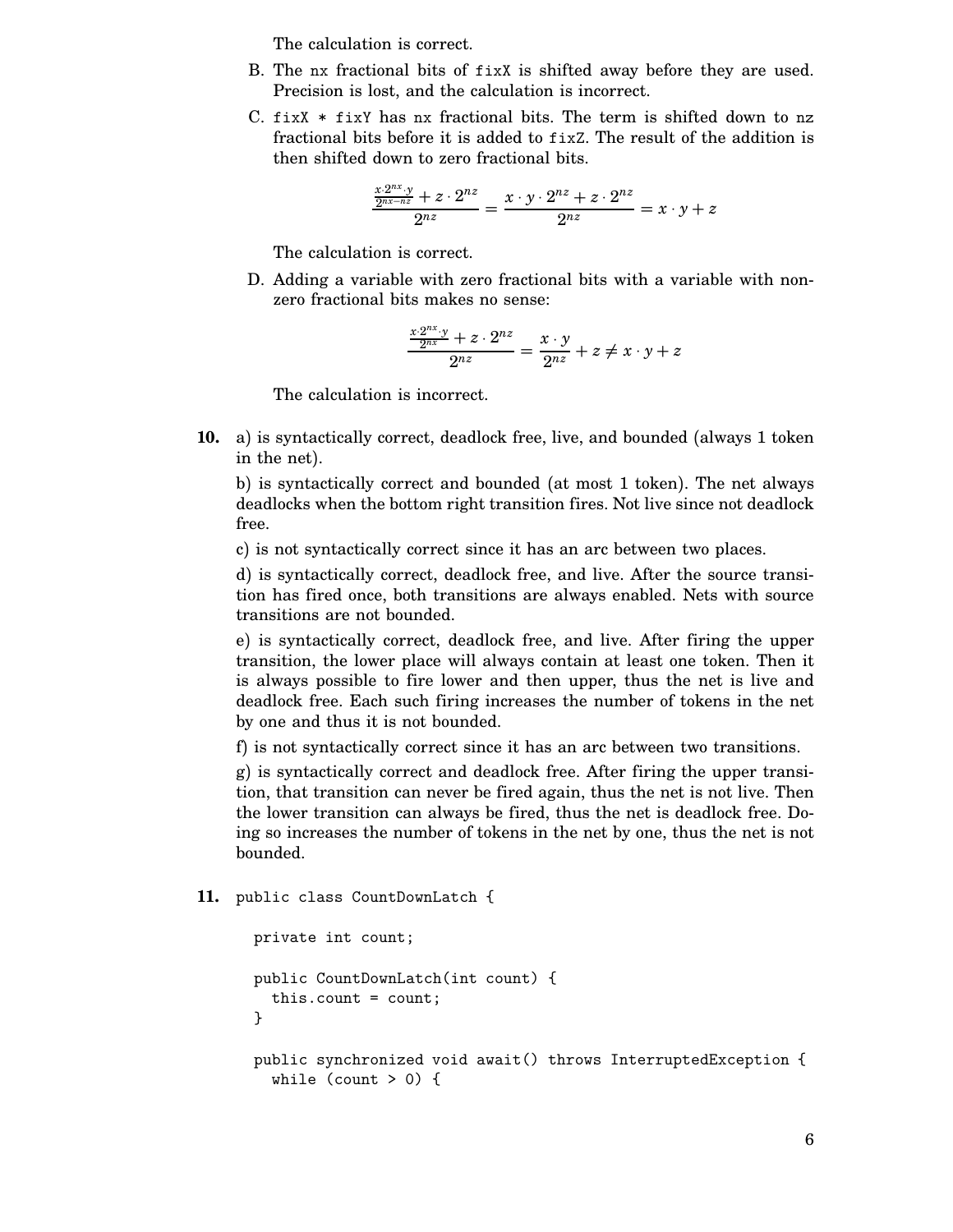```
wait();
   }
 }
 public synchronized void countDown() {
   if (count > 0) {
      count--;
      if (count == 0) {
       notifyAll();
     }
   }
 }
 public synchronized int getCount() {
   return count;
 }
}
```